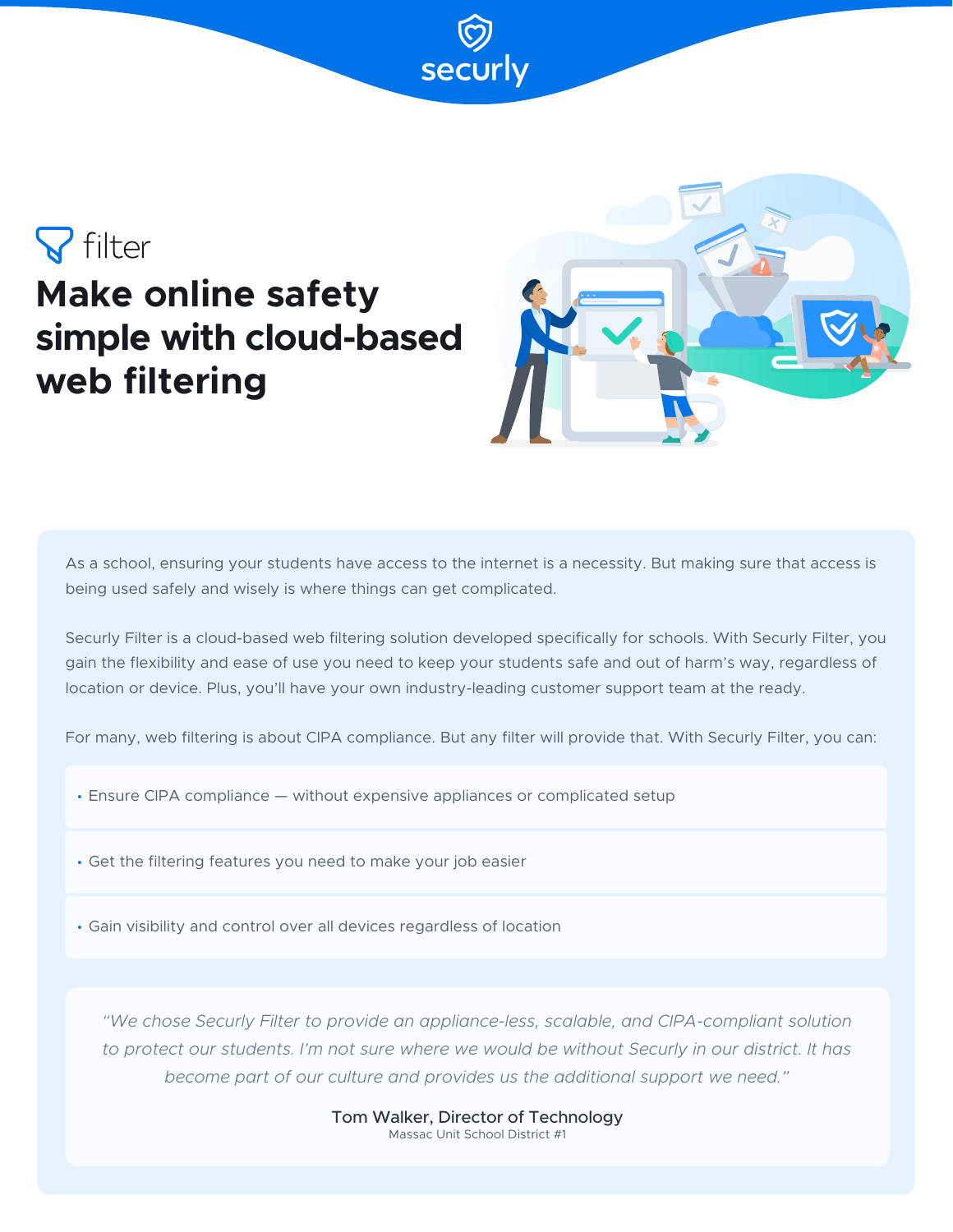## **How Filter works**

**1.** Network traffic, whether from on-campus devices or off-campus managed devices, is captured by Securly Filter.

**2.** Securly Filter detects users and applies the appropriate policies to them.



**B** Encrypted traffic is selectively decrypted and analyzed, and is either allowed or blocked.

**C** Blocked traffic will display a block page to the user, and optionally an alert can be sent to administrators.

**3.** In all cases, traffic is logged for administrator review.



## **Benefits**

- Simplify deployment and maintenance
- Support filtering on any device and operating system
- Deploy 1:1 device programs with confidence
- Gain visibility and control over student devices whether at school, home, or anywhere in-between
- Get user-level reporting on iPads with no login required
- Define custom policies to support off-network devices and BYOD
- Scale without bandwidth or other limitations
- Investigate flagged activities easily
- Download, schedule, and email reports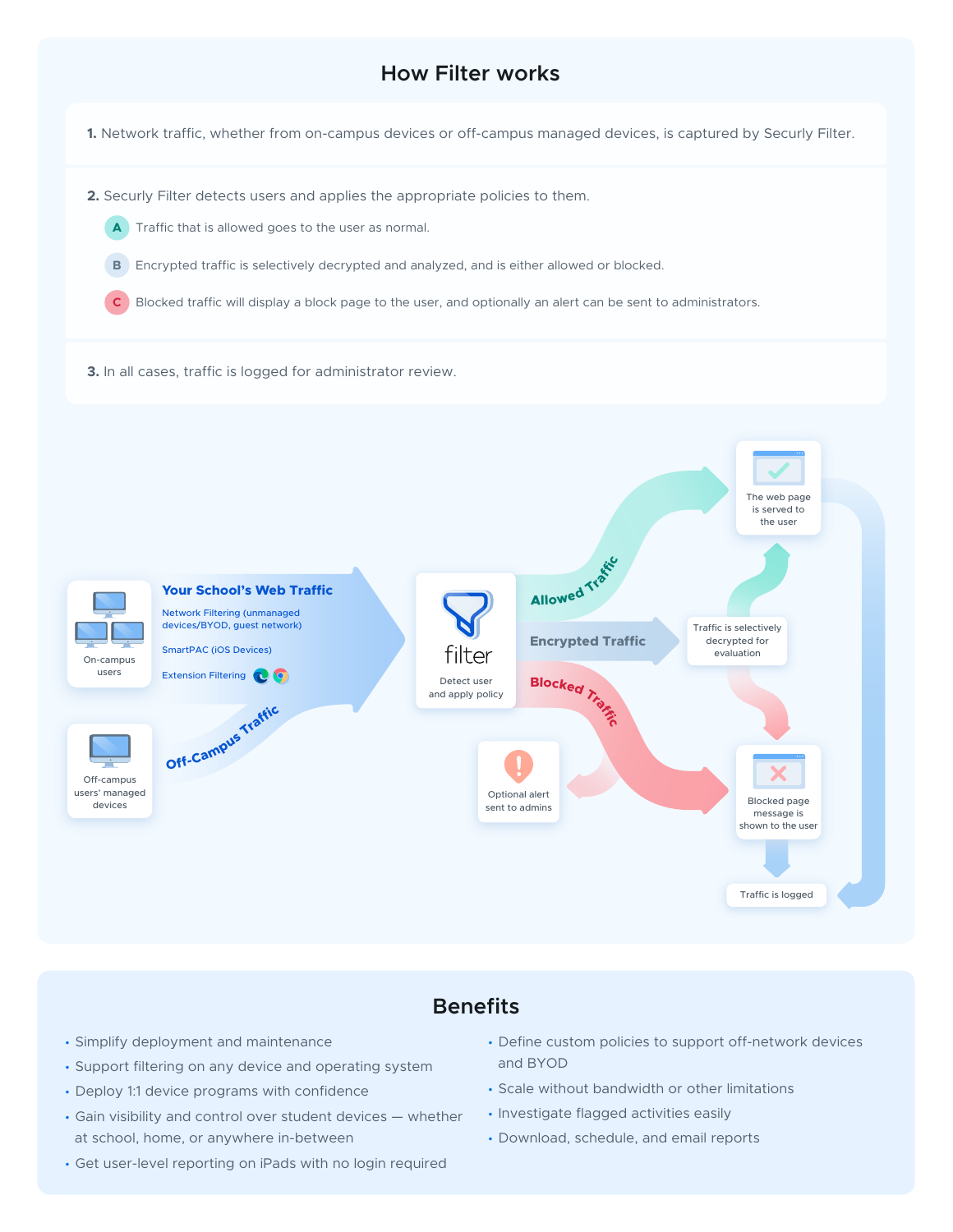## **Features**

## **Blocked Site Alerts**

Receive email alerts for blocked sites only to minimize alert noise — or delegate alerts and access to appropriate staff.

#### **Take-home Policies**

Control how your school devices are filtered, even when they're off network.

#### **Streamlined BYOD**

Our unique selective SSL decryption allows you to know who's using unmanaged devices, and allows for reporting on encrypted traffic coming from those devices.

#### **Live Activity Feed**

See your students' online activities at a glance with a visual audit trail encompassing sites visited, exact searches, and video thumbnails.

#### **PageScan**

Never worry about new websites – PageScan technology scans for inappropriate images and keywords, and categorizes new sites as soon as they're accessed.

#### **Time-based Policies**

Apply filtering rules to OUs based on a specific schedule with time-based policies (perfect for after school clubs and lots more).

#### **Extensive YouTube Control**

Get Google-style YouTube functionality on Windows devices – except with even more customizable options.

#### **Custom Groups**

Create new groups without needing to create new OUs, plus manage and map them with custom groups.

#### **Guest Policies**

Easily define how to address outside devices on your network.

### **SmartPAC**

Patented technology allows for user-level reporting on iOS devices without requiring login — a helpful feature for younger students on iPads.

## **Smart DNS**

Gain full control and visibility into encrypted sites through selective proxying.